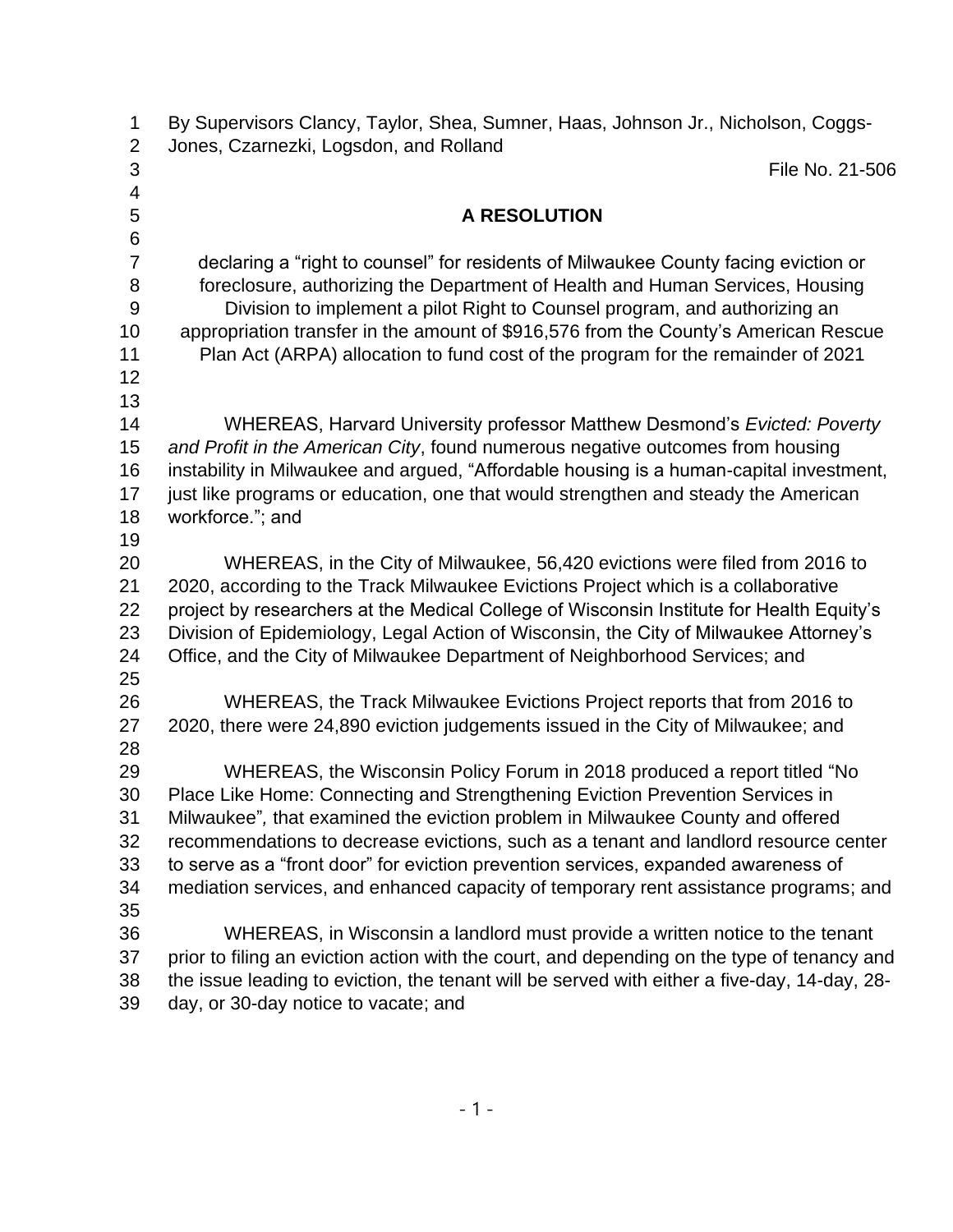WHEREAS, if the tenant does not vacate the premises within the specified time period after the notice expires, the landlord has the right to proceed with filing an eviction by completing the Eviction Summons and Complaint form that must be served to the tenant within five days of the scheduled court hearing; and WHEREAS, a lender in the State of Wisconsin may begin the foreclosure process once a loan goes into default; the lender can then begin the judicial foreclosure process by filing a summons and complaint, of which the homeowner has 20 days from the time the individual is served with the summons to file a formal response with the courts; and WHEREAS, the Legal Aid Society of Milwaukee reports that evictions have negative consequences on individuals, including homelessness, loss of personal belongings, public court eviction record, neighborhood stability, challenges securing future housing, educational disruption, and more; and WHEREAS, legal representation is not required for small claims housing matters, but tenants and homeowners often don't know their legal rights and both landlords and banks often have legal representation in small claims matters; and WHEREAS, American University's Justice in Government Project, Improving Housing Outcomes, concluded that tenants were more likely to remain in their homes, receive more days to move, have a higher settlement rate with balanced representation, and a lower trial rate when they had legal representation; and WHEREAS, Legal Action of Wisconsin's Eviction Defense Project provides individuals with brief legal advice, settlement assistance, document drafting, and some limited scope in-court representation, and is located at the Milwaukee County Courthouse with office hours held during certain weekdays and based on availability; and WHEREAS, Legal Action of Wisconsin's Eviction Defense Project provided data that shows in Milwaukee County 90 percent of eviction cases are dismissed or delayed when a tenant has legal representation; and WHEREAS, a review of pro-bono legal aid in Milwaukee County for eviction cases from 2017 to 2018 produced a return of investment of \$2.23 for every dollar invested; and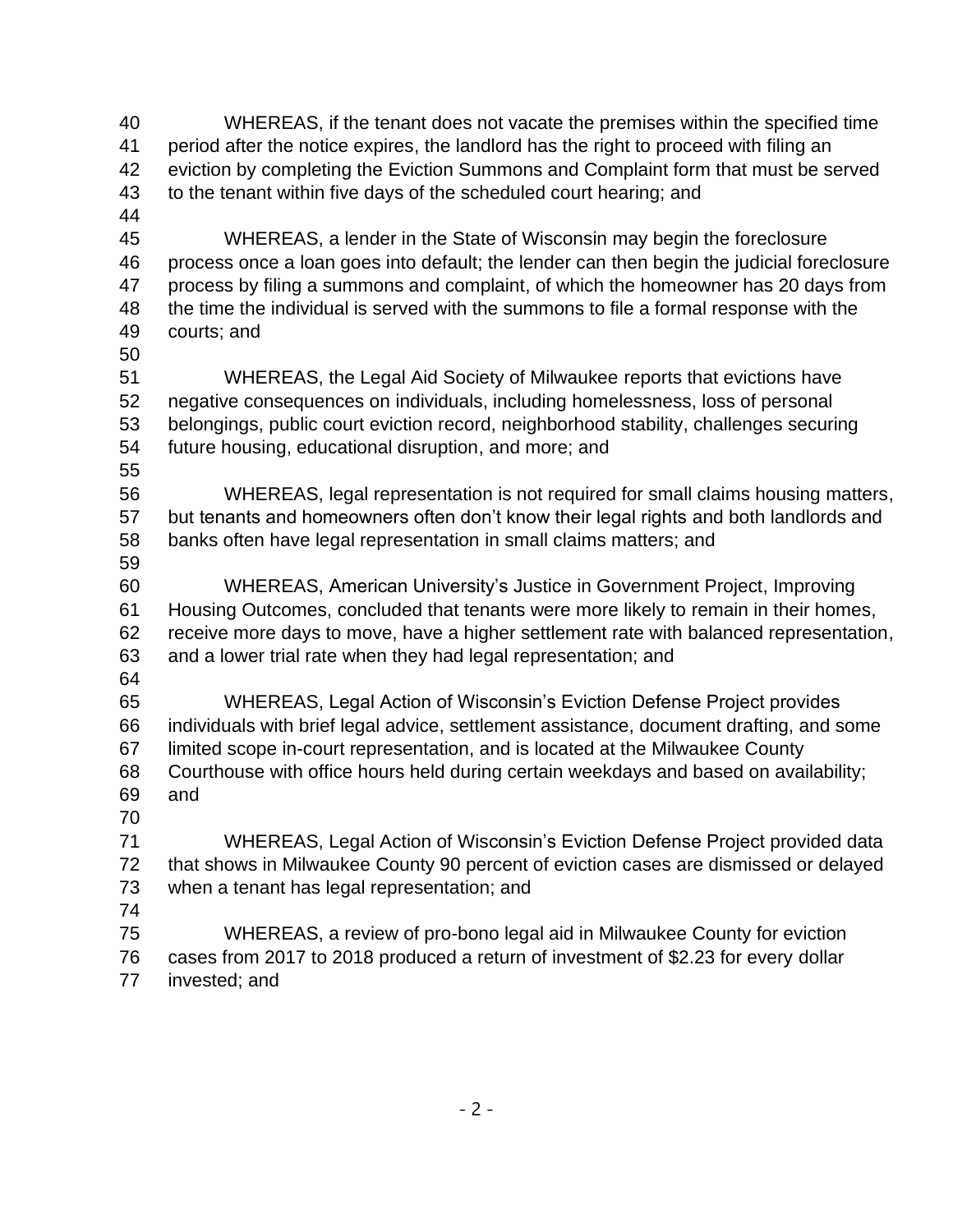WHEREAS, a Right to Counsel program provides tenants facing eviction who meet certain criteria such as residing in a certain zip code, meeting a specified income status, and other eligibility requirements free legal representation; and WHEREAS, New York City in 2017 enacted a Right to Counsel program and, as a result, 86 percent of individuals represented by counsel remained in their homes, eviction filings and eviction judgements decreased, and the number of default judgements decreased, saving the city \$320 million through decreased use of affordable housing units and decreased shelter costs; and WHEREAS, in 2018, Cleveland enacted a Right to Counsel program and found better results than New York City, as 93 percent of individuals who retained counsel for their court proceedings avoided eviction or an involuntary move, 83 percent of individuals were granted additional time to move out, and 89 percent of individuals seeking to mitigate damages were successful; and WHEREAS, the 2021 Adopted Budget requested the Department of Health and Human Services, Housing Division to analyze the possibility of creating a "Right to Counsel" program to assist individuals facing eviction in Milwaukee County; and WHEREAS, on April 9, 2021, an informational report provided by the Department of Health and Human Services, Housing Division stated that United Way of Greater Milwaukee and Waukesha is pledging to commit \$1.5 million over a five year period in partnership with the Legal Aid Society to increase the number of dedicated attorneys specifically for housing eviction (File No. 21-422); and WHEREAS, a Right to Counsel program in Milwaukee County would alleviate the stress of individuals and their families being evicted as they would have legal representation to advocate for them and help them understand the eviction process from beginning to end; and WHEREAS, other places that have enacted a Right to Counsel program have saved millions of dollars annually and helped prevent homelessness for thousands of people; and WHEREAS, the Committee on Finance, at its meeting of June 17, 2021, recommended adoption of File No. 21-506 (vote 7-0); now, therefore, BE IT RESOLVED, all Milwaukee County residents shall have access to legal representation when facing eviction or foreclosure; and